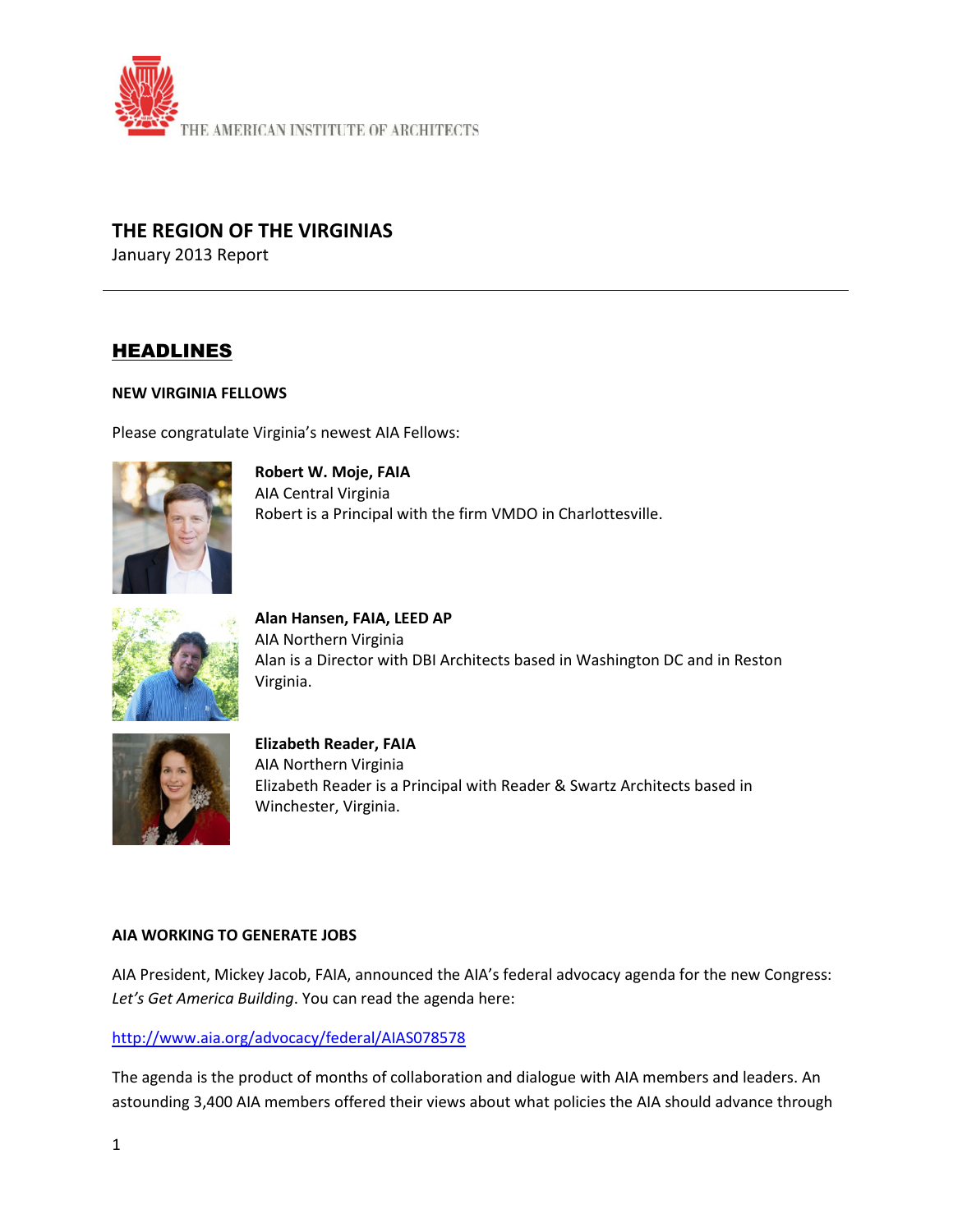

the annual Call for Issues last fall. The Board Advocacy Committee, under Russ Davidson's leadership, used that data to craft an agenda that speaks to the challenges and opportunities our profession and nation face: Building an economic recovery that creates jobs and helps firms of all sizes grow, fixing aging buildings and infrastructure, revitalizing our communities to make them safe, sustainable, resilient and vibrant, and giving emerging architects the tools to thrive in the new economy

## **CONTINUING EDUCATION - CHANGE**

The Board agreed to change the rules to remove the requirement that any continuing education credits be sustainability related. Members must still accrue 18 credits total per year, and 12 must still be HSW. There was discussion about the "W" eventually becoming "wellness" in light of the AIA's support of salutogenic design instead of "welfare", but this discussion was deferred until later.



## **UPDATES ON THE AIA REPOSITIONING INITIATIVE**

In December, the Board heard a message from our consultants that AIA members expect the Repositioning initiative to produce real and meaningful change. Below are some of the highlights of the presentation by LaPlaca-Cohen and Pentagram.

- At that presentation, the consultants outlined a repositioning platform statement and identified specific areas in AIA that require change.
- We are in the process of finalizing the platform statement for AIA which emphasizes that our members are at the core of our purpose, creating enduring value, driving positive change, leading with vision and shaping the future.
- Recommendations for specific change initiatives also are being developed with a focus on AIA leadership structure, our institutional framework and operational focus.
- These three broad areas were identified by our consultants based on consistent and irrefutable feedback from our members.
- The action plans will be shared at the upcoming Grassroots conference.
- When the platform statement and plans are introduced, they will send the very strong message that WE ARE HERE TO SERVE OUR MEMBERS. Together we will work to create a stronger and more relevant AIA.

AIA staff is working on a high level implementation plan. Watch for more details at Grassroots in March. Also, Robert Ivy has written about the repositioning effort in ARCHITECT magazine.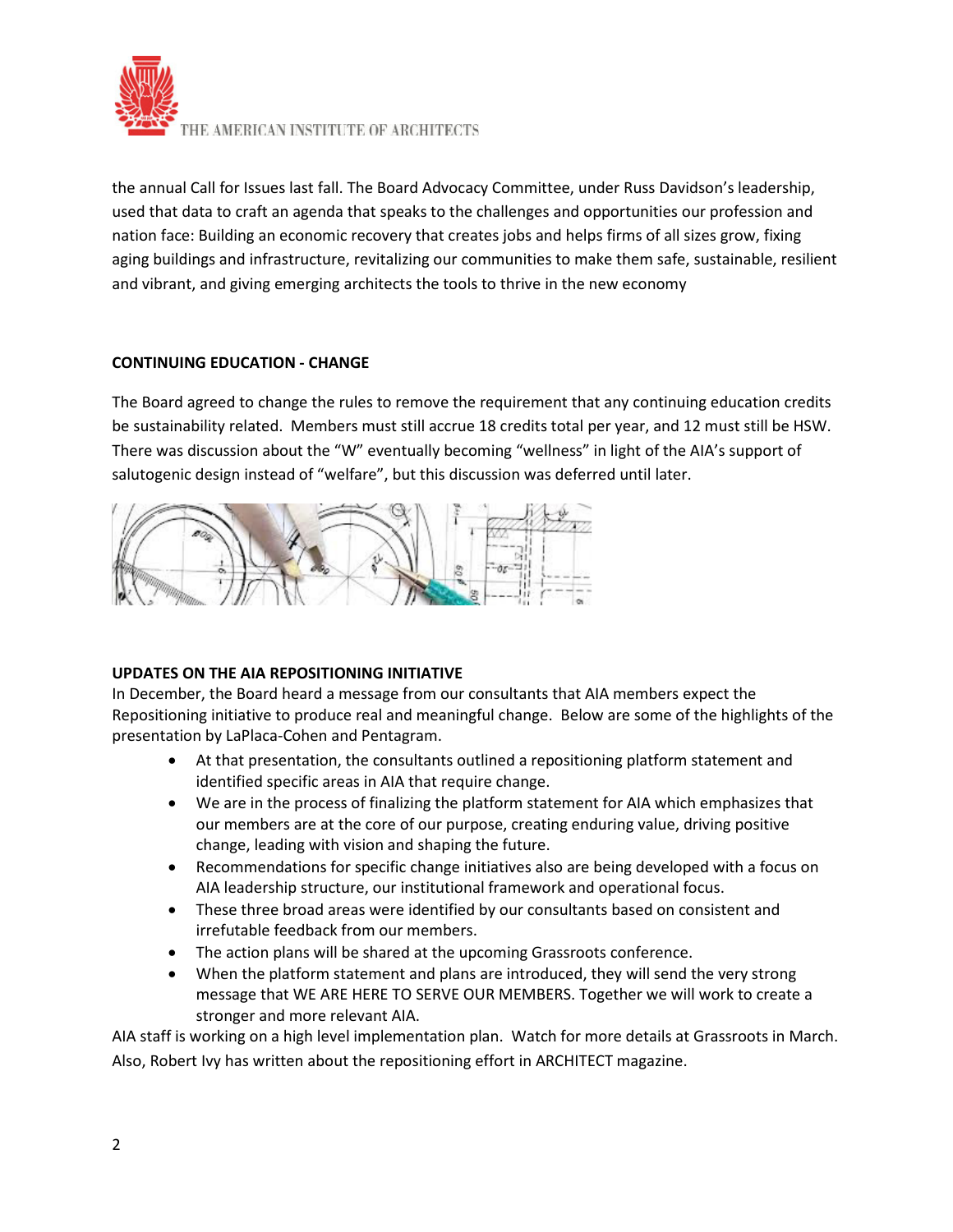

#### **NAAB JURY MEMBERS NEEDED**

Each year, AIA nominates 10-15 practitioners to serve as representatives on **National Architectural Accrediting Board (NAAB)** school visits for a four year term, 2014-2017. Our members find that participation in these visits is an informative and rewarding opportunity to advance architectural education.

On behalf of the members of The American Institute of Architects, I strongly encourage you to submit an application to the NAAB Visiting Team jury pool for a four year term, 2014-2017. To apply, please send a brief cover letter and resume to [matthewwelker@aia.org](mailto:matthewwelker@aia.org) **before March 1**; additional information is available [here.](http://www.aia.org/practicing/AIAB096804)

#### **RESOLUTIONS DUE**

The deadline is April 5, 2013 for submitting resolutions to go before the delegates at the AIA National Convention in Denver June 20-22, 2013. If you need more information, e-mail me at mpcox@vcu.edu

#### **GRASSROOTS**





Grassroots will be held in Washington DC March 20-22, 2013 and the host hotel is the **Hyatt Regency on Capitol Hill**. As President-Elect, **Helene Dreiling** is responsible for organizing Grassroots. Please be there to support her efforts!

We'll have a **regional dinner** on Thursday evening after the AIA Open House. The restaurant is **Black Finn** located at 1620 I Street, NW, near AIA Headquarters, and our reservations are set for 7:30 pm. Each person will be responsible for their own check. Please notify me by March 8, 2013 if you plan to attend. The menu is available a[t www.blackfinndc.com](http://www.blackfinndc.com/)

#### **BYLAWS AMENDMENTS**

Pursuant to the two amendments proposed at the May 2012 convention, The Board conditionally approved the following subject to comments it may receive at the 2013 Grassroots leadership conference:

• **Rights of Associate and International Associate Members**: Components would be authorized (but not required) to have Associate and International Associates as officers. Associates may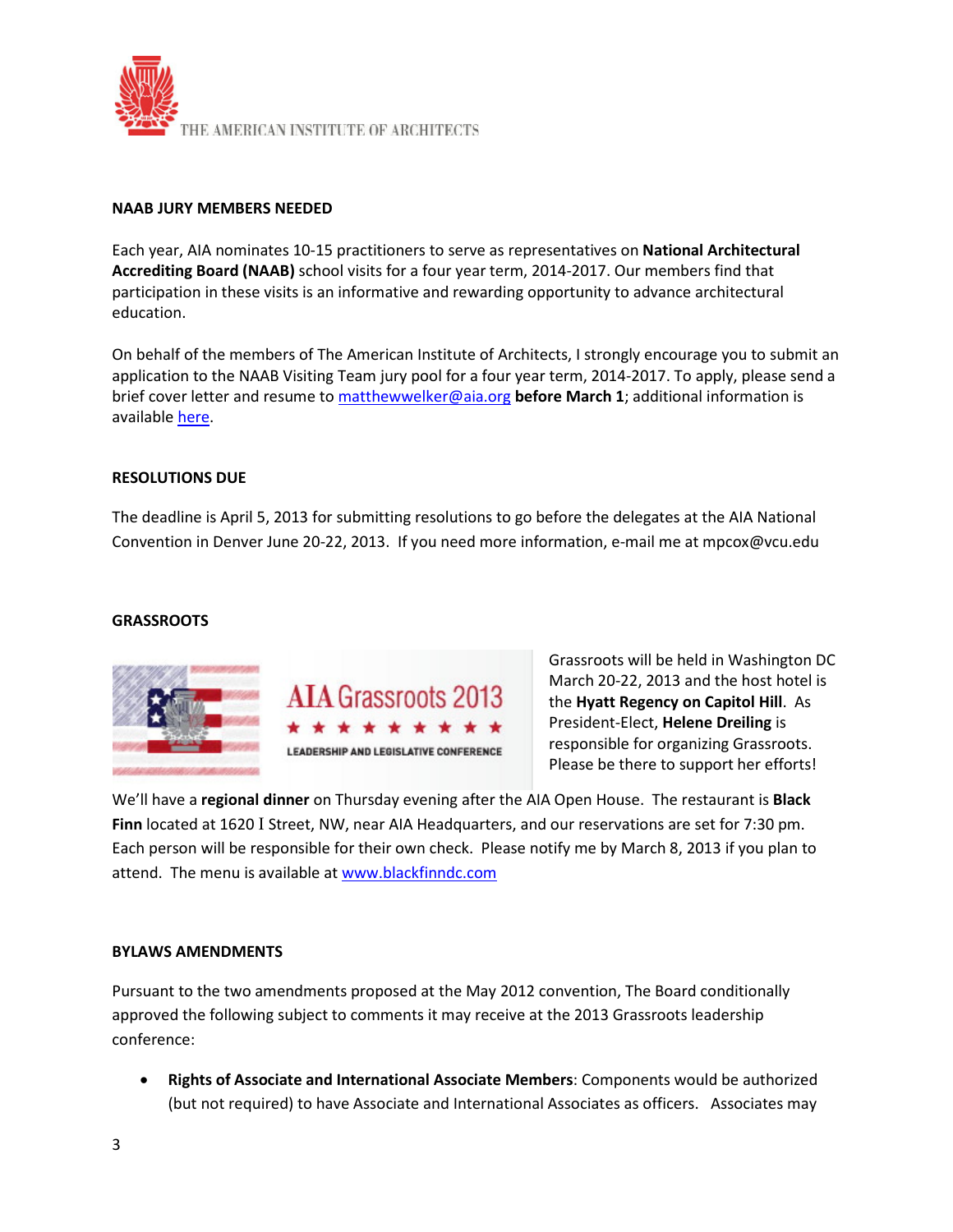

not hold more than two seats or 1/3 of the total seats, whichever is greater, even if this amendment is adopted.

• **Allied Members** – Chapter Allied members would be permitted to use the phrase "Allied member of the [Name of Chapter] Chapter of the American Institute of Architects" to describe themselves.

There were no additional Bylaws changes proposed at the December meeting.

## **AIA NATIONAL CONVENTION**

The AIA 2013 National Convention will be held in Denver Colorado June 20-22, 2013. Emerging Professionals may qualify for a reduced rate. See below. Stay tuned for more updates.



Registration Opened: January 23

## **OFFICER CANDIDATES FOR 2013**

The following members have declared their intent to stand for election in 2013. Candidates still have time to submit their application, but this is the slate as it stands now:

| 2014 First Vice President, President-Elect    | Dennis Andrejko, FAIA       | AIA Buffalo, NY        |
|-----------------------------------------------|-----------------------------|------------------------|
| (one will be elected)                         | Kevin Flynn, FAIA           | AIA St. Louis, MO      |
|                                               | Deb Kunce, FAIA             | AIA Indianapolis, IN   |
|                                               | Elizabeth Chu Richter, FAIA | AIA Corpus Christi, TX |
| 2014-15 Vice Presidents (two will be elected) | Nicholas Doucas, AIA        | AIA Central Valley, CA |
|                                               | James Easton Rains, FAIA    | AIA North Carolina     |
|                                               | Thomas Vonier, FAIA         | AIA Continental Europe |
| 2014-15 Treasurer (one will be elected)       | T. Gregory Ames Jr., AIA    | <b>AIA Connecticut</b> |
|                                               | John P. Grounds, AIA        | AIA Washington DC      |